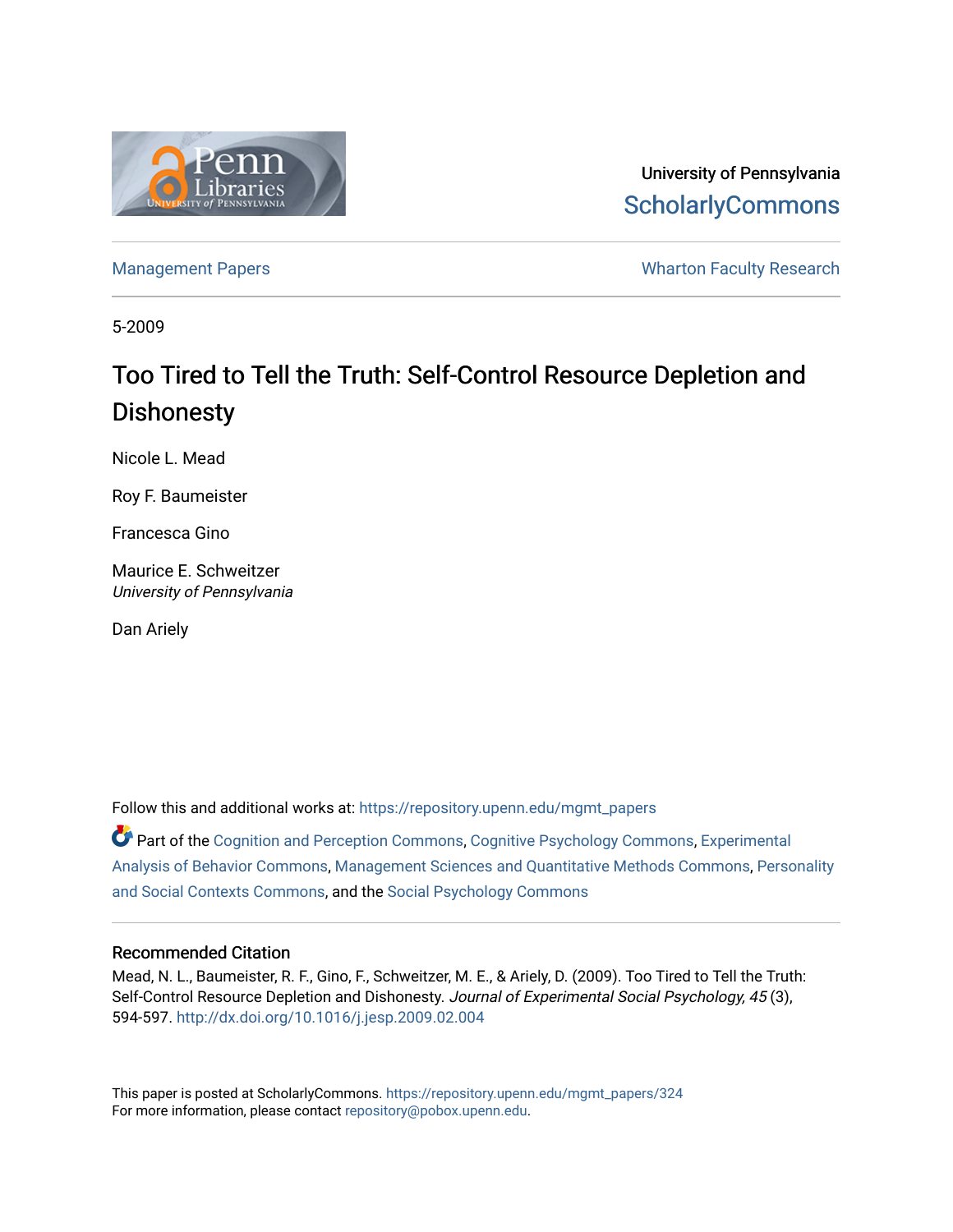# Too Tired to Tell the Truth: Self-Control Resource Depletion and Dishonesty

# **Abstract**

The opportunity to profit from dishonesty evokes a motivational conflict between the temptation to cheat for selfish gain and the desire to act in a socially appropriate manner. Honesty may depend on self-control given that self-control is the capacity that enables people to override antisocial selfish responses in favor of socially desirable responses. Two experiments tested the hypothesis that dishonesty would increase when people's self-control resources were depleted by an initial act of self-control. Depleted participants misrepresented their performance for monetary gain to a greater extent than did non-depleted participants (Experiment 1). Perhaps more troubling, depleted participants were more likely than nondepleted participants to expose themselves to the temptation to cheat, thereby aggravating the effects of depletion on cheating (Experiment 2). Results indicate that dishonesty increases when people's capacity to exert self-control is impaired, and that people may be particularly vulnerable to this effect because they do not predict it.

# Keywords

dishonesty, self-control, motivation, prosocial behavior

# **Disciplines**

Cognition and Perception | Cognitive Psychology | Experimental Analysis of Behavior | Management Sciences and Quantitative Methods | Personality and Social Contexts | Social Psychology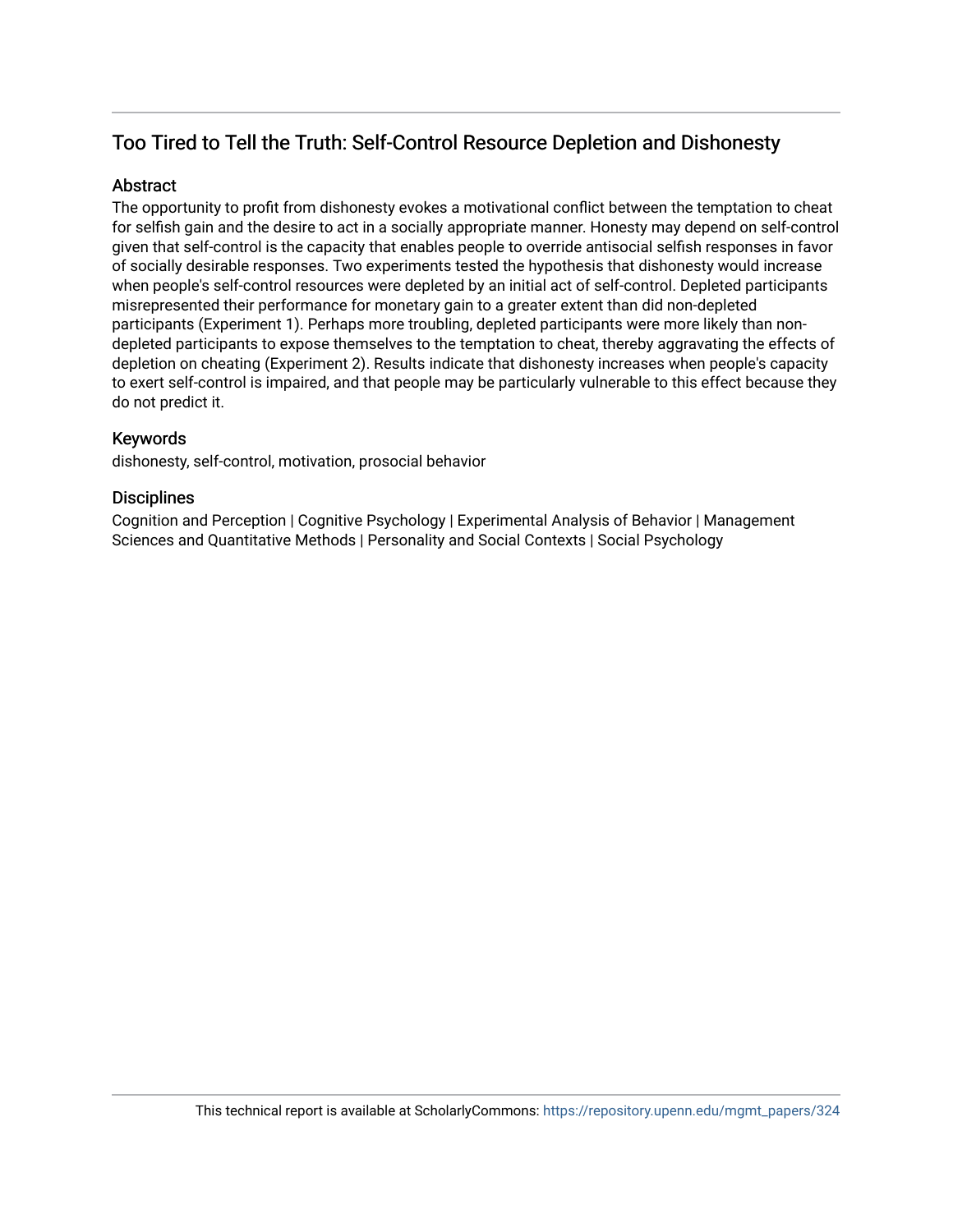

# NIH Public Access

**Author Manuscript**

*J Exp Soc Psychol*. Author manuscript; available in PMC 2010 January 1.

# Published in final edited form as:

*J Exp Soc Psychol*. 2009 ; 45(3): 594–597. doi:10.1016/j.jesp.2009.02.004.

# **Too Tired to Tell the Truth: Self-Control Resource Depletion and Dishonesty**

**Nicole L. Mead**, Florida State University

**Roy F. Baumeister**, Florida State University

**Francesca Gino**, University of North Carolina at Chapel Hill

**Maurice E. Schweitzer**, and University of Pennsylvania

**Dan Ariely** Duke University

# **Abstract**

The opportunity to profit from dishonesty evokes a motivational conflict between the temptation to cheat for selfish gain and the desire to act in a socially appropriate manner. Honesty may depend on self-control given that self-control is the capacity that enables people to override antisocial selfish responses in favor of socially desirable responses. Two experiments tested the hypothesis that dishonesty would increase when people's self-control resources were depleted by an initial act of self-control. Depleted participants misrepresented their performance for monetary gain to a greater extent than did non-depleted participants (Experiment 1). Perhaps more troubling, depleted participants were more likely than non-depleted participants to expose themselves to the temptation to cheat, thereby aggravating the effects of depletion on cheating (Experiment 2). Results indicate that dishonesty increases when people's capacity to exert self-control is impaired, and that people may be particularly vulnerable to this effect because they do not predict it.

> When given the opportunity to profit from a dishonest act, what determines whether people cheat or remain honest? Such opportunities present a motivational conflict between taking short-term, selfish gain and acting in virtuous ways that presumably bring long-term rewards that include social acceptance. Resolving such dilemmas may be one of the core functions of self-control.

> Self-control is defined as the capacity to alter one's responses, such as by overriding some impulses in order to bring behavior in line with goals and standards (Baumeister, Heatherton, & Tice, 1994; Carver & Scheier, 1981). Brains evolved to serve the organisms that house them, and so amoral selfishness is normal and natural in the animal kingdom. Social life, however, requires some curtailing of selfishness for the sake of harmony and effective group functioning.

Please address correspondence to: Nicole Mead, Department of Psychology, Florida State University, 1107 W. Call Street, Tallahassee, FL 32306-4301, mead@psy.fsu.edu.

**Publisher's Disclaimer:** This is a PDF file of an unedited manuscript that has been accepted for publication. As a service to our customers we are providing this early version of the manuscript. The manuscript will undergo copyediting, typesetting, and review of the resulting proof before it is published in its final citable form. Please note that during the production process errors may be discovered which could affect the content, and all legal disclaimers that apply to the journal pertain.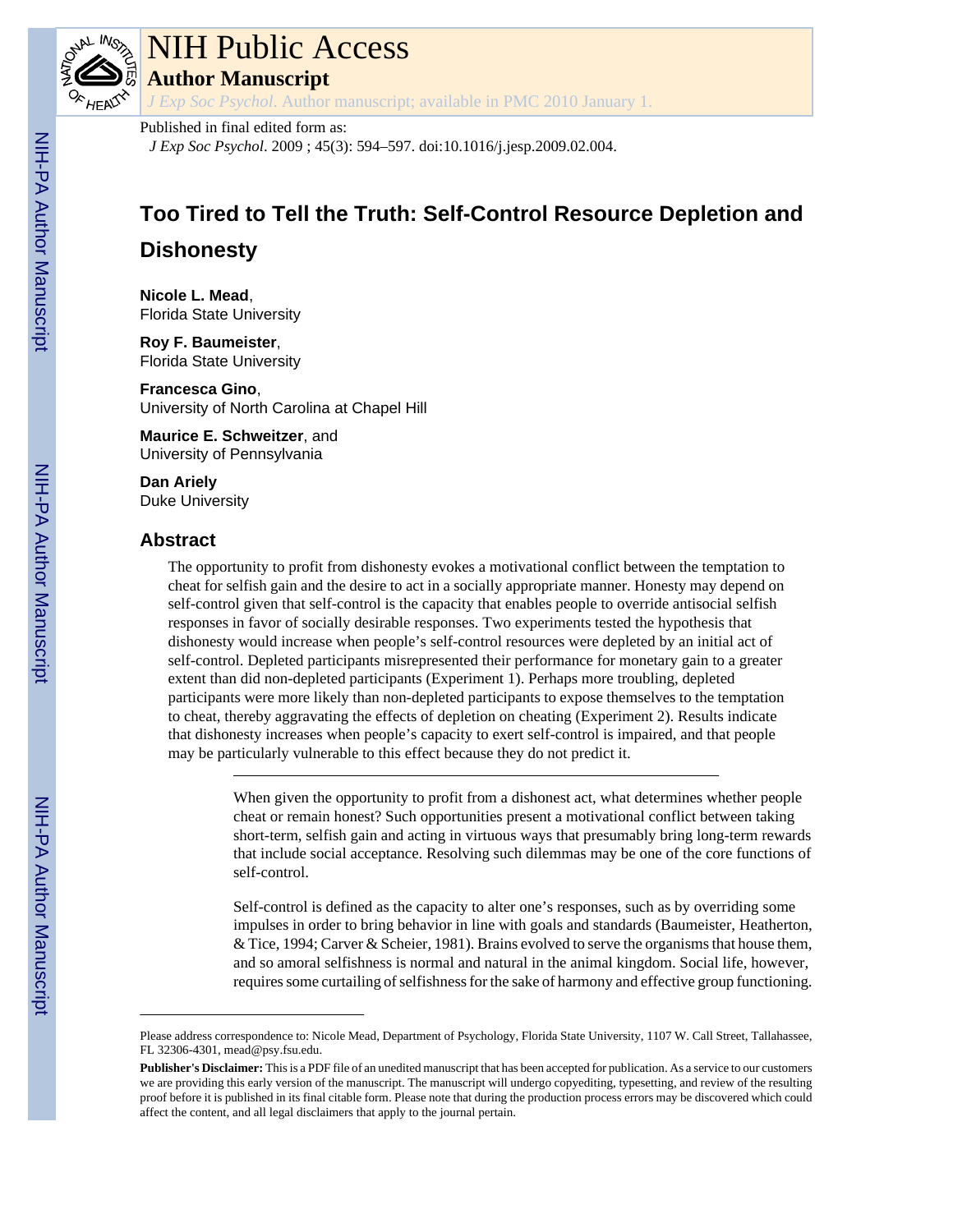Human social life (culture) features a great many rules and standards, including moral rules to which individuals must conform if they are to maintain membership in the group and the group is to function. Self-control, as the capacity to overcome selfish impulses so as to act in socially desirable ways, has therefore been called the "moral muscle" (Baumeister & Exline, 1999). Dramatic support for the importance of self-control for moral, prosocial behavior comes from evidence that low self-control may be the single most important factor in producing criminal, antisocial behavior (Gottfredson & Hirschi, 1990).

If honesty depends on self-control, then the situational state of one's capacity for self-control should determine how people respond to opportunities for cheating. Research suggests that all acts of self-control draw on a common resource that becomes depleted with use (e.g., Muraven, Tice, & Baumeister, 1998; Vohs & Heatherton, 2001). Thus, following one act of self-control, people tend to perform relatively poorly on a subsequent, ostensibly unrelated self-control task (see Baumeister, Vohs, & Tice, 2007). In effect, the moral muscle loses some of its strength after exertion.

The hypothesis for the present work was that dishonest behavior should increase when resources for self-control have been depleted by prior exertion. In the present studies, selfcontrol resources were manipulated by having some participants engage in a first task that required overriding of responses. Then they were given a second unrelated test with a monetary incentive and an opportunity to increase their pay by claiming more correct answers than they actually had. The prediction was that participants who had exerted self-control to override responses on the first task would (falsely) claim more correct answers than other participants on the second test.

#### **Experiment 1**

#### **Method**

Eighty-four (40 female) undergraduates were randomly assigned among four conditions. Selfcontrol resource depletion was manipulated using Schmeichel's (2007) procedure: All participants were asked to write a short essay without using words that contained either the letters A and N (depletion condition) or the letters X and Z (no-depletion condition). Following this task, participants self-reported their mood on the PANAS (Watson, Clark, & Tellegen, 1988).

Ostensibly as a separate experiment, participants were then given a sheet with 20 number matrices, each containing 12 3-digit numbers (e.g., 4.69; see Mazar, Amir, & Ariely, 2008). We instructed participants to find the two numbers in each matrix that summed to 10.00. Instructions and an example were printed at the top of the page. Participants were told they would earn \$.25 for each correct solution.

After 5 minutes, participants in the experimenter-scored conditions gave their worksheets to the experimenter, who scored their task and paid them accordingly. Performance in this condition provided a baseline assessment of how many matrices participants could complete in 5 minutes when they did not have the opportunity to cheat.

Participants in the self-scored conditions (cheating-possible) simply checked a box below the matrix when they identified two numbers in the matrix that summed to 10. After 5 minutes, participants counted how many matrices they had checked, recycled (destroyed) their worksheets, and paid themselves for their performance. We orchestrated an opportunity for them to misrepresent their performance by placing two envelopes on the desk prior to their arrival: one envelope contained 20 quarters and the other was empty. Participants were instructed to keep one quarter for every matrix they solved correctly, and to transfer the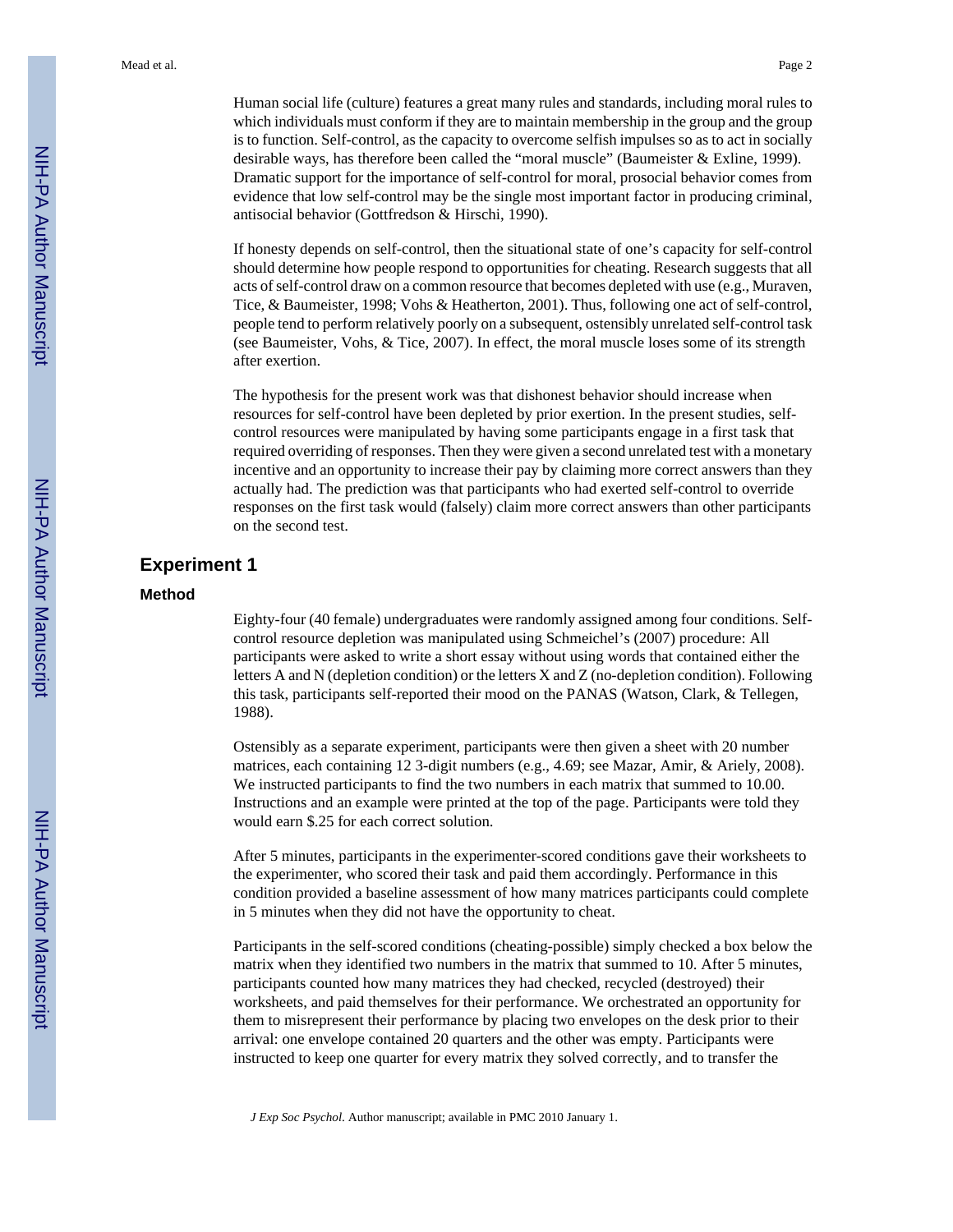remaining quarters to the empty envelope and leave it on the desk. The dependent measure was the number of quarters taken.

#### **Results and Discussion**

In two conditions, participants paid themselves for their performance, whereas in two additional conditions, the experimenter paid participants according to their actual performance. To assess dishonesty, we compared the number of quarters taken by participants in the selfscored condition to the number of quarters earned by participants in the experimenter-scored condition.

A 2 (depletion vs. no-depletion)  $\times$  2 (self-scored vs. experimenter-scored) ANOVA yielded the predicted results. First, participants in the self-scored conditions took more quarters than what participants in the experimenter-scored conditions were able to earn in the same amount of time,  $F(1, 80) = 11.52$ ,  $p = .001$ ,  $h_p^2 = 0.13$ . This main effect was qualified by the predicted depletion condition X scoring condition interaction,  $F(1, 80) = 5.40$ ,  $p = .023$ ,  $h_p^2 = 0.06$  (see Figure 1).

Non-depleted participants claimed 25% more correct answers in the self-scored than in the experimenter-scored condition, which is implausible and suggests some dishonesty. Among depleted participants, the discrepancy (and by implication the dishonesty) was considerably greater, at 104%. A planned contrast confirmed that depleted participants in the self-scored condition took more quarters than their non-depleted counterparts,  $F(1, 80) = 7.09$ ,  $p = .009$ ,  $h_{\rm p}^2 = 0.08$ .

Depletion (prior self-control) did not alter actual performance, as shown in the experimenterscored condition  $(t<1)$ . Nor did it affect positive or negative mood  $(ts<1)$ . In sum, results indicated that self-control resource depletion led to dishonest behavior.

### **Experiment 2**

Outside the laboratory, people can sometimes choose whether to enter, leave, or avoid situations that contain the temptation to indulge inappropriate or antisocial impulses. Knowing that depleted resources could weaken one's resistance to temptation, people may avoid opportunities to cheat. On the other hand, diminished resources might make people less effective at such proactive self-regulation as avoiding temptation. Experiment 2 tested the effects of depletion on both whether people exposed themselves to temptation and how they responded if they were tempted to cheat.

#### **Method**

Seventy-eight undergraduates (50 female) participated. Participants in the depletion condition completed 20 incongruent trials of the Stroop task (e.g., Gailliot et al., 2006). On each trial, participants had to name the color of the ink, which demands self-control to suppress the meaning of the word (e.g., *blue* printed in red). In the no-depletion condition, the words matched the ink colors, so self-control was not needed. A bogus debriefing supposedly ended the study.

Shortly thereafter, participants were approached by another experimenter with a 25-question quiz about the university. All agreed to participate and were then offered \$.10 per correct answer. The experimenter told them to circle their answers on the question sheet, and that they would later transfer their answers to a bubble sheet after finishing.

When participants finished the quiz, they were told that the experimenter had only 2 bubble sheets left, one of which already had the correct answers lightly marked on it, but the participant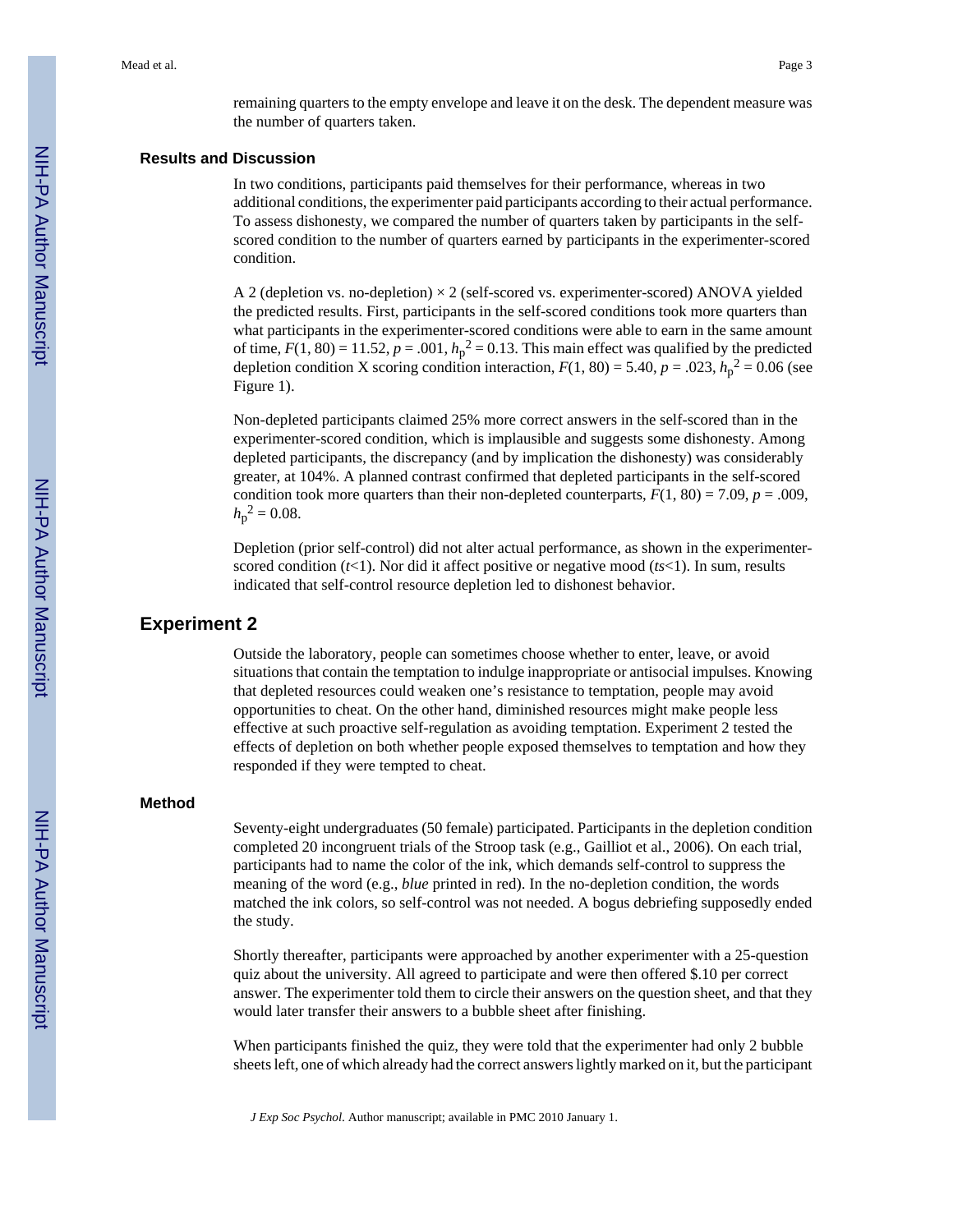could still mark his or her chosen answers. The experimenter said she hoped to run yet another participant that day, but the participant could use either sheet. The experimenter then collected the bubble sheet, tallied the number of correct answers, and paid the participant accordingly.

#### **Results and Discussion**

Our first dependent measure was the type of bubble sheet chosen. As predicted, depleted participants (74%) were more likely than non-depleted participants (40%) to choose the premarked bubble sheet,  $\chi^2$  (1, *N* = 78) = 7.67, *p* = .006. Thus, depleted participants were more likely than non-depleted participants to expose themselves to the temptation to cheat.

Our second dependent measure was the number of correct answers claimed. Every participant answered all 25 questions. The unmarked (no-opportunity) test enabled accurate scoring of performance, and thereby provided a baseline measure of performance. If participants with pre-marked sheets claimed more correct than the baseline, the implication was that they changed their answers to the pre-marked correct ones (i.e., cheating). Sure enough, participants who chose the pre-marked sheets claimed more correct answers than those who chose the unmarked sheets,  $F(1, 74) = 92.32$ ,  $p < .0001$ ,  $h_p^2 = .56$ . More important, the interaction between self-selected bubble sheet and depletion condition was significant,  $F(1, 74) = 4.16$ ,  $p = .045$ ,  $h_p^2 = .053$  (see Figure 2a).

A planned contrast indicated that depleted participants who chose the pre-marked answer sheet answered more questions correctly than their non-depleted counterparts,  $F(1, 74) = 15.76$ ,  $p$  $\langle 0.0001, h_p^2 \rangle = 0.18$  (see Figure 2a). Given that performance on the task did not differ between depleted and non-depleted participants in the unmarked condition  $(F<1)$ , it is likely that the elevated performance by depleted participants in the pre-marked condition was the result of cheating.

Not only were depleted participants more likely to put themselves in a situation that enabled cheating, they also cheated to a greater extant than non-depleted participants once they were in the situation that enabled cheating. We depict the aggregation of these two effects in Figure 2b. Using the weighted mean of participants with the unmarked sheets as the baseline, we found that the total amount of over-claiming of correct answers (and money) was 197% higher in the depleted than in the non-depleted condition. Thus, cheating levels were considerably amplified by the combined effect of depletion increasing participants' propensity of placing themselves in a situation that enabled cheating, and then cheating to a greater degree than others once in that situation.

Although depleted participants put themselves in a situation that facilitated cheating, it was still not clear whether they were able to recognize the implications of depletion on dishonesty. It might have been that participants were perfectly aware of the effects of depletion on cheating, but that they did not care. To test intuitions about depletion and cheating, we asked forty undergraduates (20 female) to complete the congruent (no-depletion) or incongruent version (depletion) of the Stroop task (see Experiment 2). Next, participants were given a description of Experiment 2, including the general knowledge quiz and the two types of bubble sheets. They then indicated the likelihood that they would choose the pre-marked bubble sheet over the blank bubble sheet  $(1 = not \, very \, likely; 7 = very \, likely).$  Subsequently, we asked participants to imagine that they had been given the pre-marked bubble sheet and to estimate the likelihood they would transfer their answers from the quiz sheet to the bubble sheet honestly (i.e., without changing the answers; 7-point scale). Consistent with the idea that individuals have little intuition about the role of depletion on their cheating behavior, the likelihood of choosing the pre-marked bubble sheet  $(t<1)$  and completing the task honestly  $(t<1)$  did not differ as a function of depletion condition. These results suggest that depleted participants did not recognize that they would have a difficult time overcoming the temptation to cheat.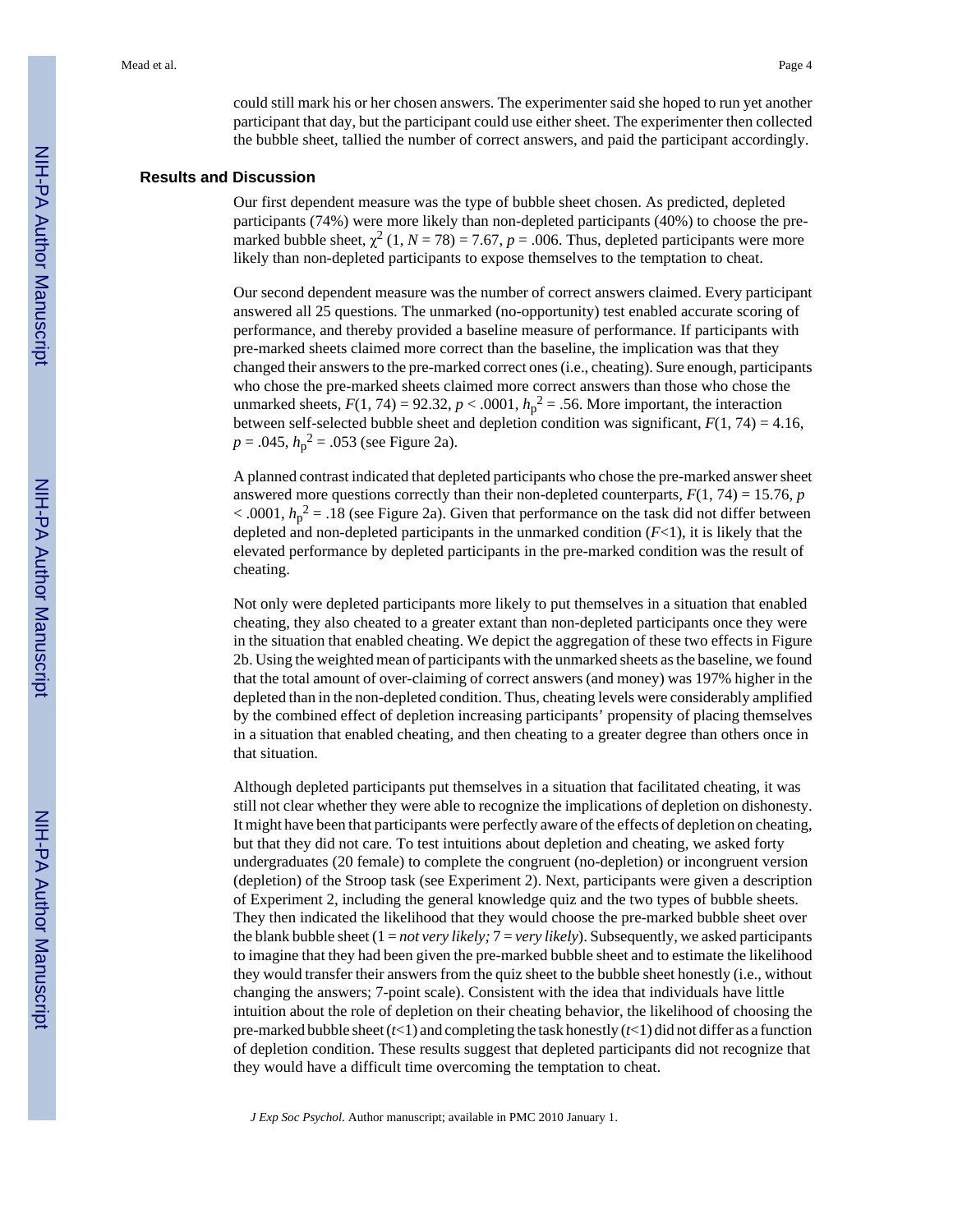#### **General Discussion**

The present findings link self-control to cheating. When people's self-control resources have been taxed by a prior act of self-control, cheating increases. In Experiment 1, depleted participants claimed more answers (and hence took more money) than did non-depleted participants. In Experiment 2, depleted participants were more likely than others to expose themselves to the temptation to cheat – and they were also more likely to succumb to that temptation, thus again claiming more correct answers and more money than they were entitled to claim. In that study, the combined effect of exposing themselves more to temptation and then also succumbing to the temptation to cheat at a higher rate entailed that depleted participants cheated three times as much as non-depleted participants.

Although these results were consistent with our hypotheses, several alternative explanations warrant mention. One might suggest that depleted participants took more money than nondepleted participants in Experiment 1 because they felt that they deserved more money for their heightened effort on the first task. Two pieces of evidence suggest that this is unlikely. First, there were no differences in positive or negative affect as a function of the depletion manipulation. Second, the depletion task and matrix task were presented as two separate experiments that were in the same session merely out of convenience.

An alternative explanation for the results of Experiment 2 might hold that depleted participants chose the pre-marked bubble sheet to help the experimenter. Again two facts speak against this. First, helpfulness cannot account for the cheating itself. If participants were trying to be helpful by choosing the pre-marked sheet, they should have been less likely to misrepresent their work, rather than more likely to misrepresent their work. By misrepresenting their work, they could hardly hope to help the experimenter, and indeed it would potentially invalidate their responses. The helpfulness explanation thus lacks parsimony and consistency. Second, previous work suggests that depletion reduces helpfulness rather than increasing it (DeWall, Baumeister, Gailliot, & Maner, 2008).

In the present studies, as in many social situations, honesty required individuals to sacrifice selfish gain. Society benefits from such sacrifices, insofar as trust, fairness, and similar patterns make cultural and economic relations possible. It is not surprising that human beings sometimes are torn between taking what they can get away with and doing what is socially valued and appropriate. The capacity for self-control may be a vital psychological organ for enabling people to choose the latter course and thereby to make human culture possible. Selfish impulses may however continue to lurk beneath the surface of civilized behavior, and when self-control has been weakened by depletion of its resources, selfish and dishonest behavior may readily ensue.

## **Acknowledgments**

We thank Alexis Santos and Elizabeth Mervis for their assistance with data collection and two anonymous reviewers for their helpful suggestions. We greatly appreciate the support of a Doctoral Fellowship from the Social Sciences and Humanities Research Council of Canada (NM), grants from National Institute of Health (1RL1AA017541) and the Templeton Foundation (RB), and the Center for Behavioral Economics at Duke University (DA).

# **References**

- Baumeister, RF.; Heatherton, TF.; Tice, DM. Losing control: How and why people fail at self-control. San Diego, CA: Academic Press; 1994.
- Baumeister RF, Exline JJ. Virtue, personality, and social relations: Self-control as the moral muscle. Journal of Personality 1999;67:1165–1194. [PubMed: 10637991]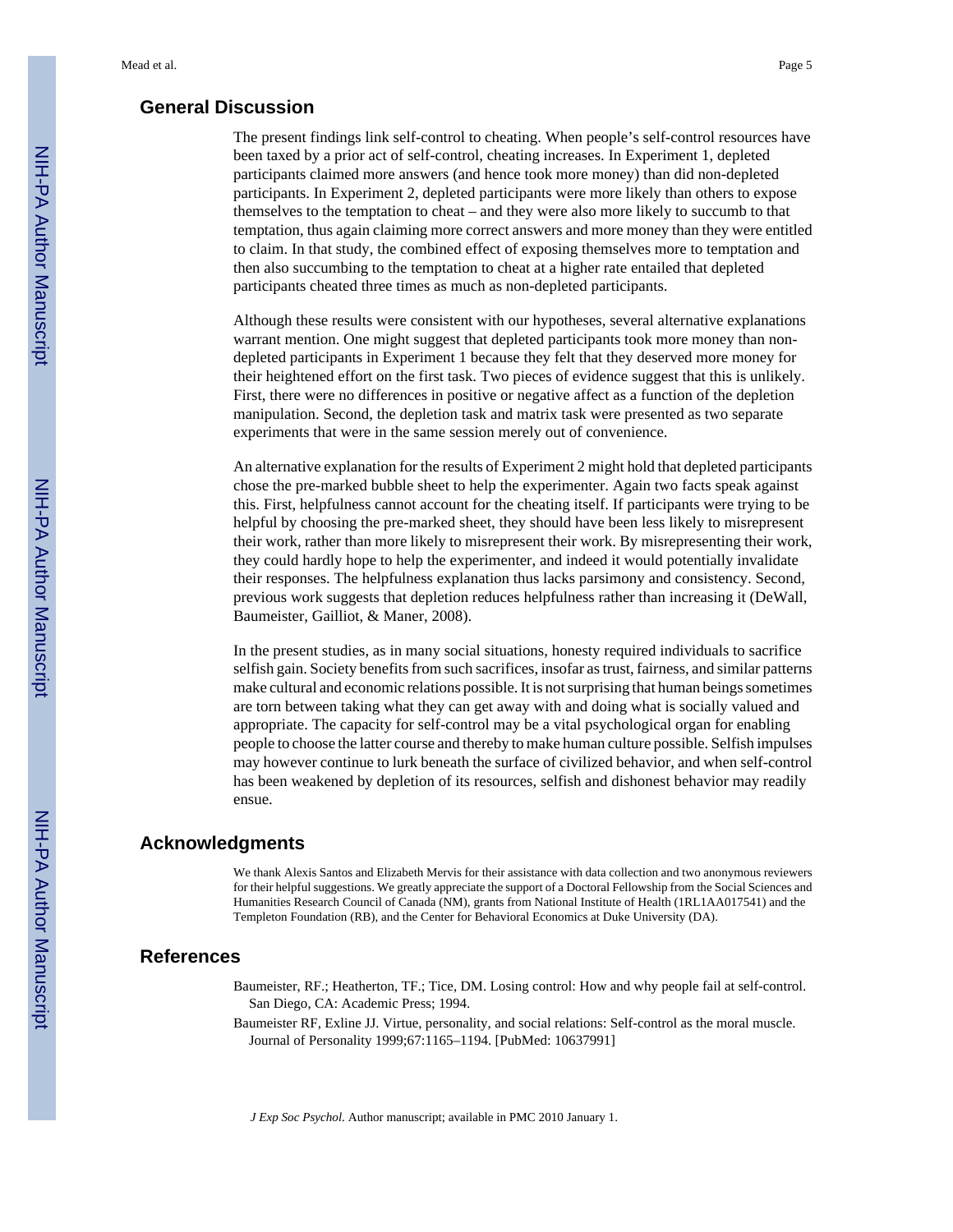Mead et al. Page 6

- Carver, CS.; Scheier, ME. Attention and self-control: A control theory approach to human behavior. New York: Springer–Verlag; 1981.
- DeWall CN, Baumeister RF, Gailliot MT, Maner JK. Depletion makes the heart grow less helpful: Helping as a function of self-regulatory energy and genetic relatedness. Personality and Social Psychology Bulletin 2008;34:1653–1662. [PubMed: 19050337]
- Gailliot MT, Baumeister RF, DeWall CN, Maner JK, Plant EA, Tice DM, Brewer LE, Schmeichel BJ. Self-control relies on glucose as a limited energy source: Willpower is more than a metaphor. Journal of Personality and Social Psychology 2007;92:325–336. [PubMed: 17279852]
- Gottfredson, MR.; Hirschi, T. A general theory of crime. Stanford, CA: Stanford University Press; 1990.
- Mazar N, Amir O, Ariely D. The dishonesty of honest people: A theory of self-concept maintenance. Journal of Marketing Research 2008;45:633–644.
- Muraven M, Tice DM, Baumeister RF. Self-control as limited resource: Regulatory depletion patterns. Journal of Personality and Social Psychology 1998;74:774–789. [PubMed: 9523419]
- Schmeichel BJ. Attention control, memory updating, and emotion regulation temporarily reduce the capacity for executive control. Journal of Experimental Psychology: General 2007;136:241–255. [PubMed: 17500649]
- Vohs KD, Heatherton TF. Self-regulatory failure: A resource-depletion approach. Psychological Science 2000;11:249–254. [PubMed: 11273412]
- Watson D, Clark LA, Tellegen A. Development and validation of brief measures of positive and negative affect: The PANAS scales. Journal of Personality and Social Psychology 1988;54:1063–1070. [PubMed: 3397865]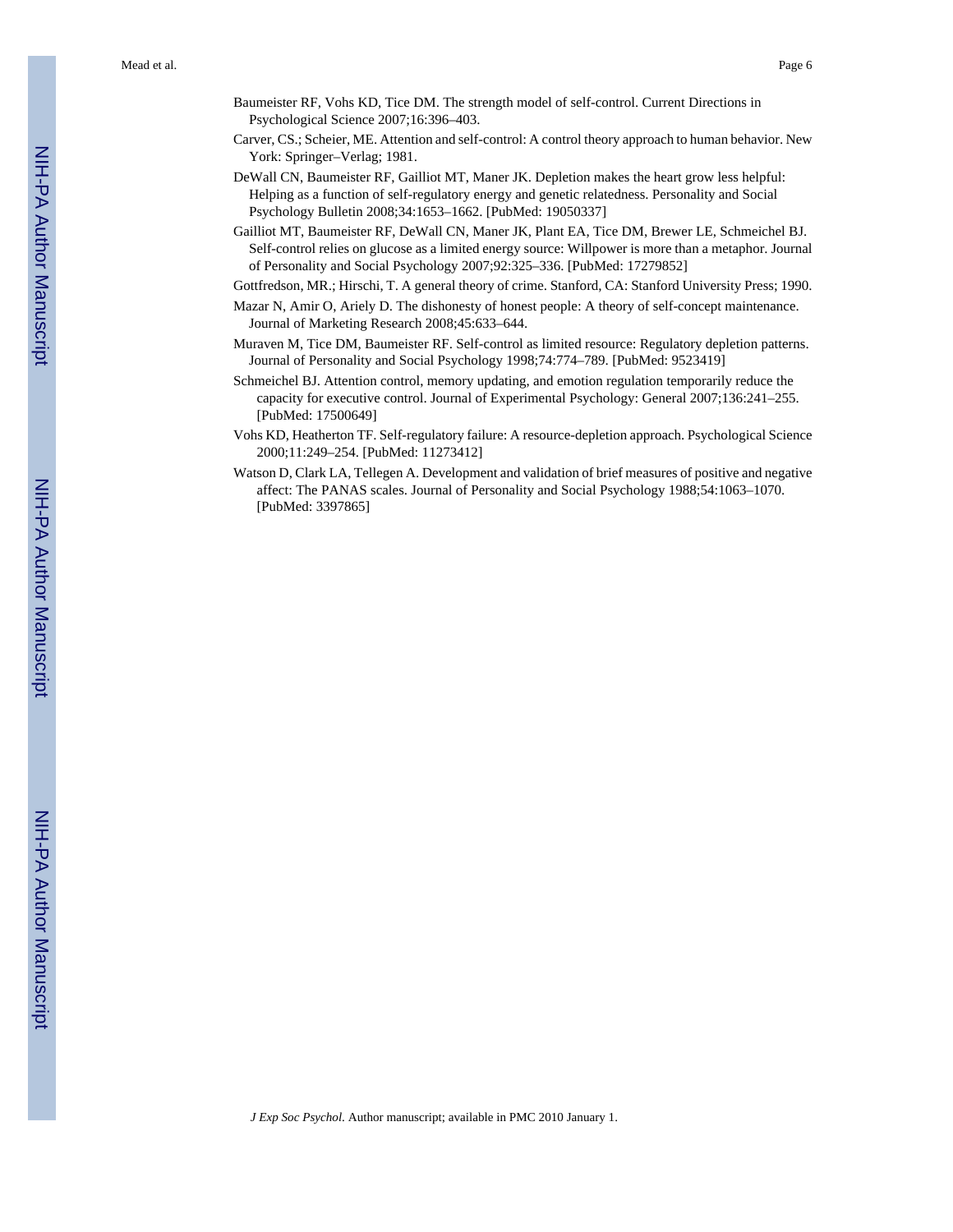Mead et al. Page 7

7



# **Figure 1.**

Number of quarters taken by participants for peformance on a matrix task as a function of depletion condition and cheating condition (Experiment 1). Error bars represent standard errors.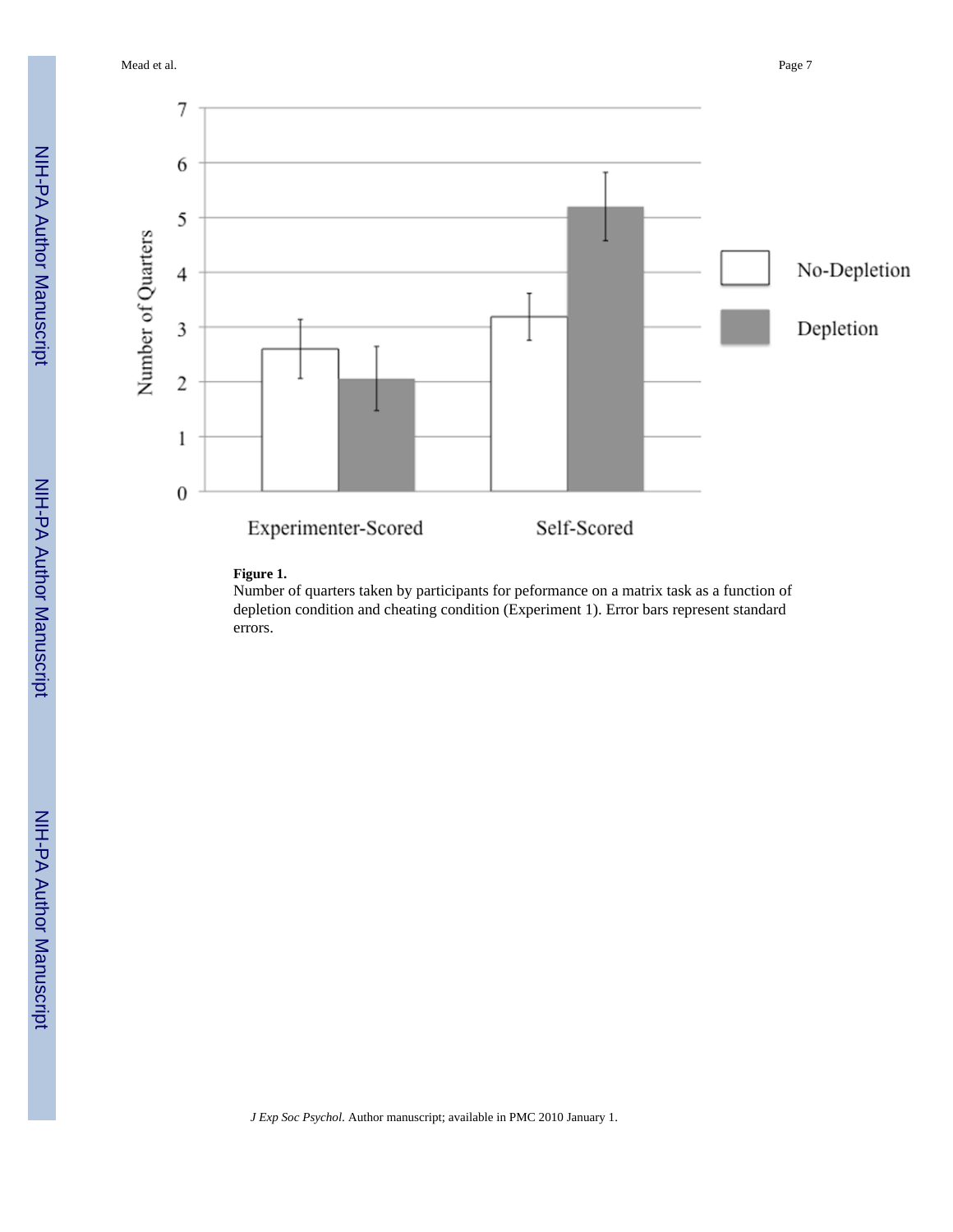Mead et al. Page 8

NIH-PA Author Manuscript

NIH-PA Author Manuscript

NIH-PA Author Manuscript

NIH-PA Author Manuscript

NIH-PA Author Manuscript

NIH-PA Author Manuscript